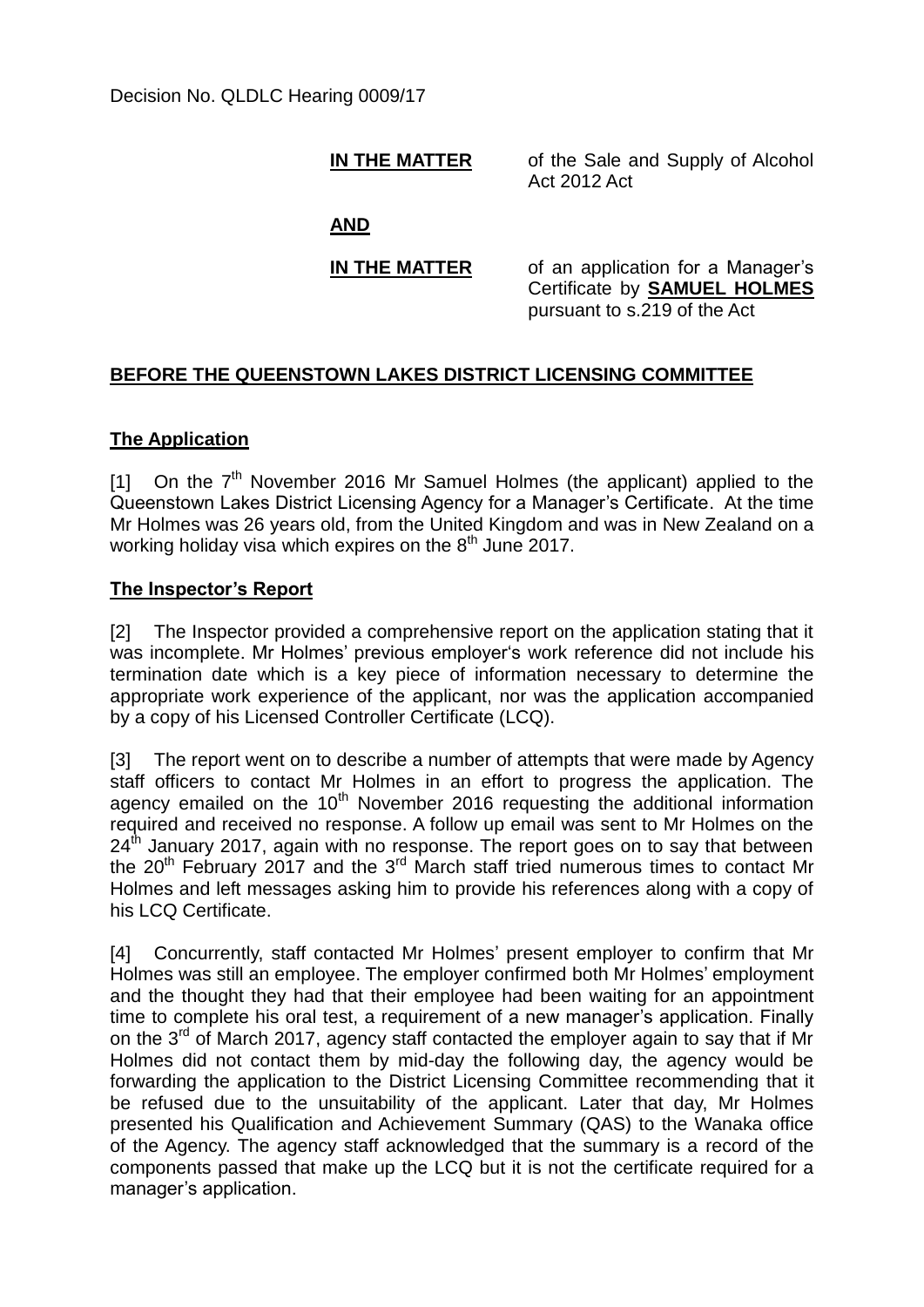[5] On the  $9<sup>th</sup>$  March, the Inspector tried to contact both the applicant and the employer directly. Messages were left to respond to and they were encouraged to treat the matter with urgency. There was no response from either party.

[6] On the 20<sup>th</sup> March, staff sent the application to the Police for reporting purposes. It had been established that the application could proceed with the QAS portion of the LCQ. On the same day, staff also sent Mr Holmes an email asking him again to contact staff in order to arrange a time for his oral test, and also to provide him with a link so that he may obtain a copy of his LCQ certificate.

[7] The Police responded on the  $23<sup>rd</sup>$  March 2017 and in their report there was no opposition to the application, but standard visa conditions would apply to the certificate. On the same day, agency staff tried to call Mr Holmes, also the premises where he worked, and left messages and voicemail. There has been no response to date from Mr Holmes.

[8] In concluding the Inspector reminds the committee of both the Alcohol Regulatory and Licensing Authority and our own indications in a number of decisions that a high standard is expected of those employed in the hospitality industry that have a right to sell and supply alcohol to the public. The Inspector goes on to suggest that as a result of Mr Holmes' not contacting the agency this brings into question his suitability under *s.222 of the Act.*

## **The Committee's Decision and Reasons**

[9] The Committee is directed by s222 of the Act to have regard to the following matters;

- *(a) the applicant's suitability to be a manager;*
	- *(b) any convictions recorded against the applicant;*
	- *(c) any experience, in particular recent experience that the applicant has had in managing any premises or conveyance in respect of which a licence was in force;*
	- *(d) any relevant training, in particular recent training, that the applicant has undertaken and evidence that the applicant holds the prescribed qualification required under section 218;*
	- *(e) Any matters dealt with in any report under section 220 of this Act.*

It is up to the applicant to satisfy the District Licensing Committee of their suitability to be issued a Manager's Certificate. We on the committee have a number of guiding principles to assist us in assessing an application including the two following decisions:

[10] In Deejay Enterprises Limited (LLA Decisions 531/97-532/97) the Authority stated:

*"The broad pattern in recent years has been to gently raise the required standard for licensees and holders of a General Manager's Certificate….The "guiding hand" or "hands-on" operator of any company or the potential holder of a General Manager's Certificate now receives greater scrutiny from both the Police and other reporting agencies. Character and reputation are closely examined. The law and human desires of patrons frequently take different directions. The Police cannot be everywhere. Little*